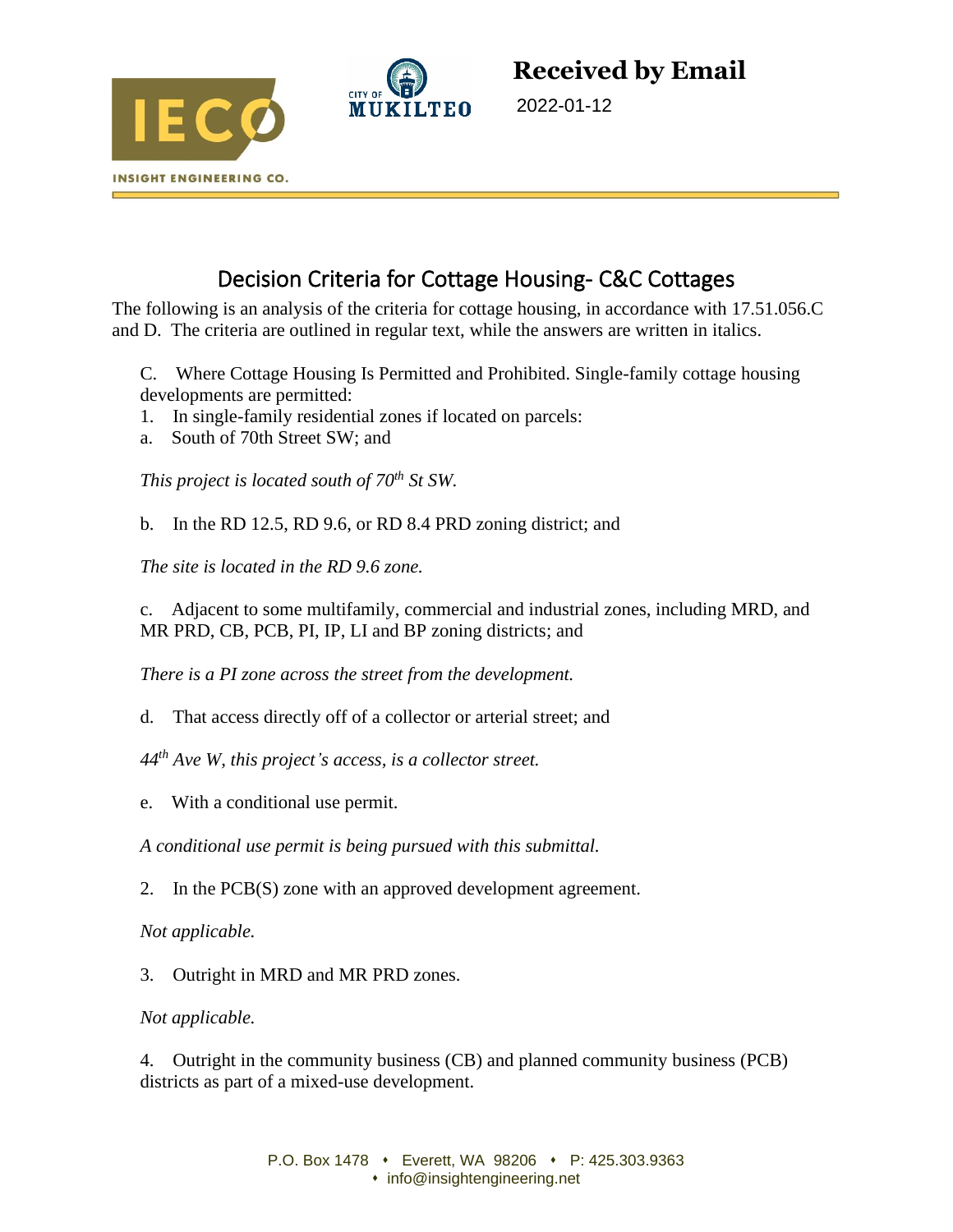# *Not applicable.*

5. Limitations.

a. **Cottage** housing development may not be developed on parcels in single-family zoning districts that are on streets that have single-family residences on both sides, even if the adjacent property is zoned multifamily, commercial or industrial. The intent of **cottage** housing is to have it provide a transition to single-family neighborhoods and to ensure the established neighborhoods remain intact.

*The zoning across the street, in PI, is currently mostly developed with industrial uses, not single-family.* 

b. Parcels cannot be subdivided in order to have two cottage developments of eighteen cottages each to avoid the maximum number of cottage units per development limit.

*This is not being pursued; in this, we are pursuing one development of 7 cottages.* 

D. **Cottage** Housing Requirements.

1. Minimum Parcel Size. The minimum parcel size for **cottage** housing developments shall be as follows:

a. Residential. A single-family parcel adjacent to multifamily, commercial or industrial zones that is the size and dimension that allows for a minimum cluster of four **cottage** units and large enough to provide all the open space, parking, and setback requirements. Typically this would be one-half acre in size if the parcel is adjacent to a commercial, multifamily, or industrial zone and has access off of a collector or arterial street.

*The site is 0.79 acres, so the minimum size of approximately one half acre is met. In addition, industrial zoning is across the street and the access is on a collector street.* 

b. Commercial/Multifamily. Greater than one acre in MRD, MR, CB and PCB zones.

*Not applicable.* 

2. Density. Maximum densities for **cottage** housing projects shall be determined based on Table 1. In single-family residential zones, each **cottage** housing project shall not consist of more than eighteen **cottages** nor fewer than four **cottages**. If the parcel size allows for more than eighteen **cottages**, then the project must consist of a combination of **cottages** and detached single-family residential units in single-family zoning or **cottages** and multifamily in multifamily and commercial zones. The **cottages** shall be clustered according to these regulations and the single-family residential development shall follow the underlying zoning requirements.

# **Table 1: Cottage Housing Density**

|                 | <b>Existing</b>    |                              |
|-----------------|--------------------|------------------------------|
|                 | <b>Residential</b> | <b>Proposed</b>              |
|                 | <b>Density</b>     | <b>New Cottage Density</b>   |
| <b>Zoning</b>   | per Zoning         | (2X Underlying SFR           |
| <b>District</b> | <b>District</b>    | $\mathbf{Zone}$ <sup>1</sup> |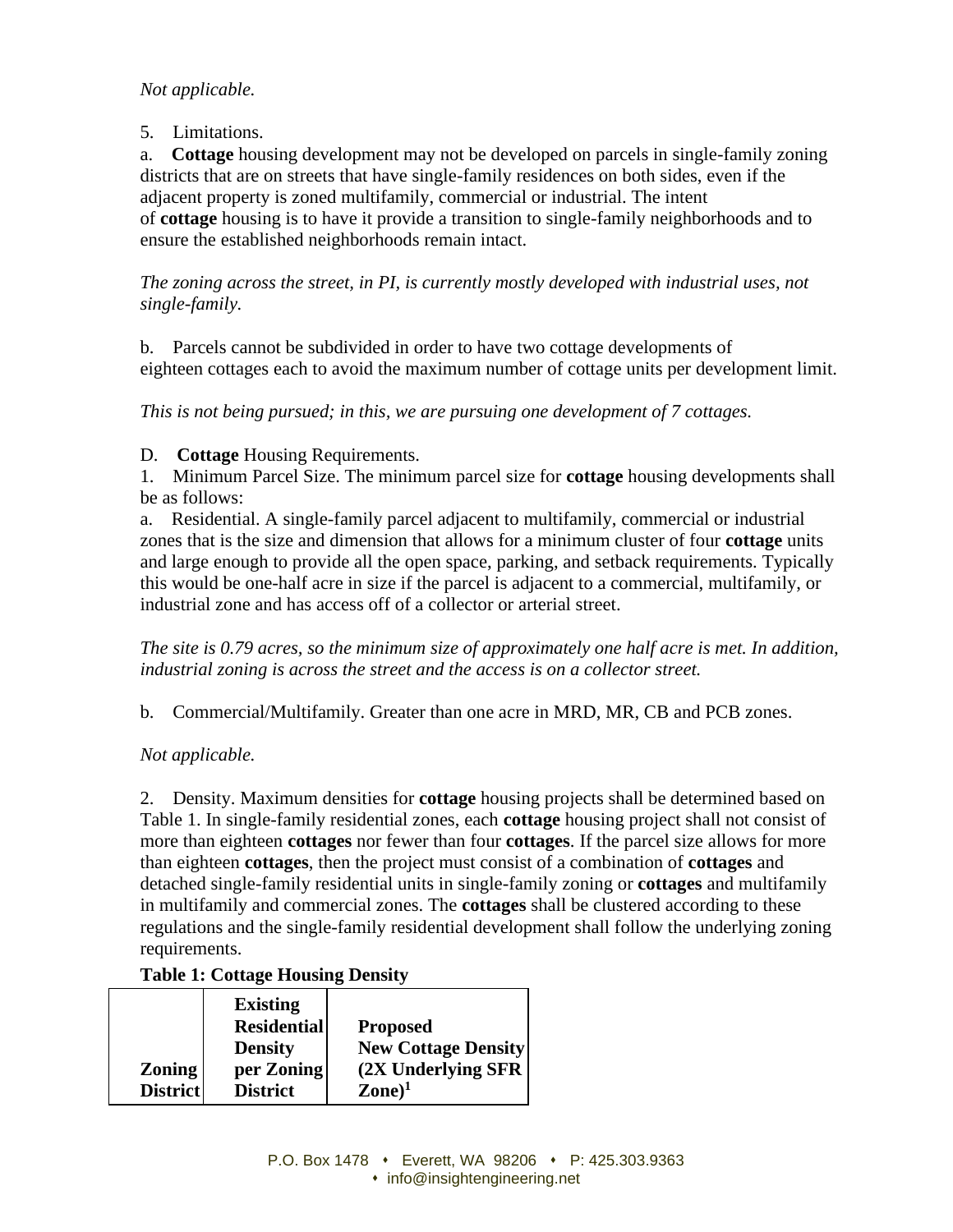**Table 1: Cottage Housing Density**

| <b>Zoning</b><br><b>District</b> | <b>Existing</b><br><b>Residential</b><br><b>Density</b><br>per Zoning<br><b>District</b> | <b>Proposed</b><br><b>New Cottage Density</b><br>(2X Underlying SFR<br>$\mathbf{Zone})^1$ |  |
|----------------------------------|------------------------------------------------------------------------------------------|-------------------------------------------------------------------------------------------|--|
| <b>SFR</b><br>RD.<br>12.5        | 3.48<br>units/acre                                                                       | 9 units/acre                                                                              |  |
| <b>SFR</b><br>RD 9.6             | 4.53<br>units/acre                                                                       | 9 units/acre                                                                              |  |
| <b>SFR</b><br>RD 7.5             | 5.80<br>units/acre                                                                       | 12 units/acre                                                                             |  |
| <b>MRD</b>                       | 13<br>units/acre                                                                         | 12 units/acre                                                                             |  |
| <b>MR</b>                        | 22<br>units/acre                                                                         | 12 units/acre                                                                             |  |
| CB                               | N/A                                                                                      | 9 units/acre                                                                              |  |
| <b>PCB</b>                       | N/A                                                                                      | 9 units/acre                                                                              |  |

Note 1: All other open space, parking and setback requirements must be provided. In CB and PCB the mixed-use requirement must also be provided in addition to the open space and parking requirements and these will all likely reduce the density that is attainable.

*With 0.79 acres, and being in the RD 9.6 zone, the maximum density for the project is (0.79 x 9 =)7.11, or 7 cottages. The project is proposing 7 cottages.* 

3. Floor Area. Ramblers or one-story **cottages** shall not exceed a maximum of one thousand square feet on the main floor, excluding garages. One and one-half story buildings shall not exceed a maximum of twelve hundred square feet with a maximum of eight hundred square feet maximum on the main floor, excluding landing and stair areas, second story ceilings less than six feet in height and garages. **Cottages** shall not be a full two-story coverage of the main floor (two-story narrow, skinny houses are not allowed). Single-car garages are allowed to be attached to the **cottage** if the garage is accessed from the side or rear of the unit; no garage may be accessed from the front facade of the building. A covenant restricting building expansion shall be required on all developments.

*The cottages are generally one and a half stories or partially two stories tall and have a maximum of 1200 square feet. As mentioned above, full two-stories are not proposed, and*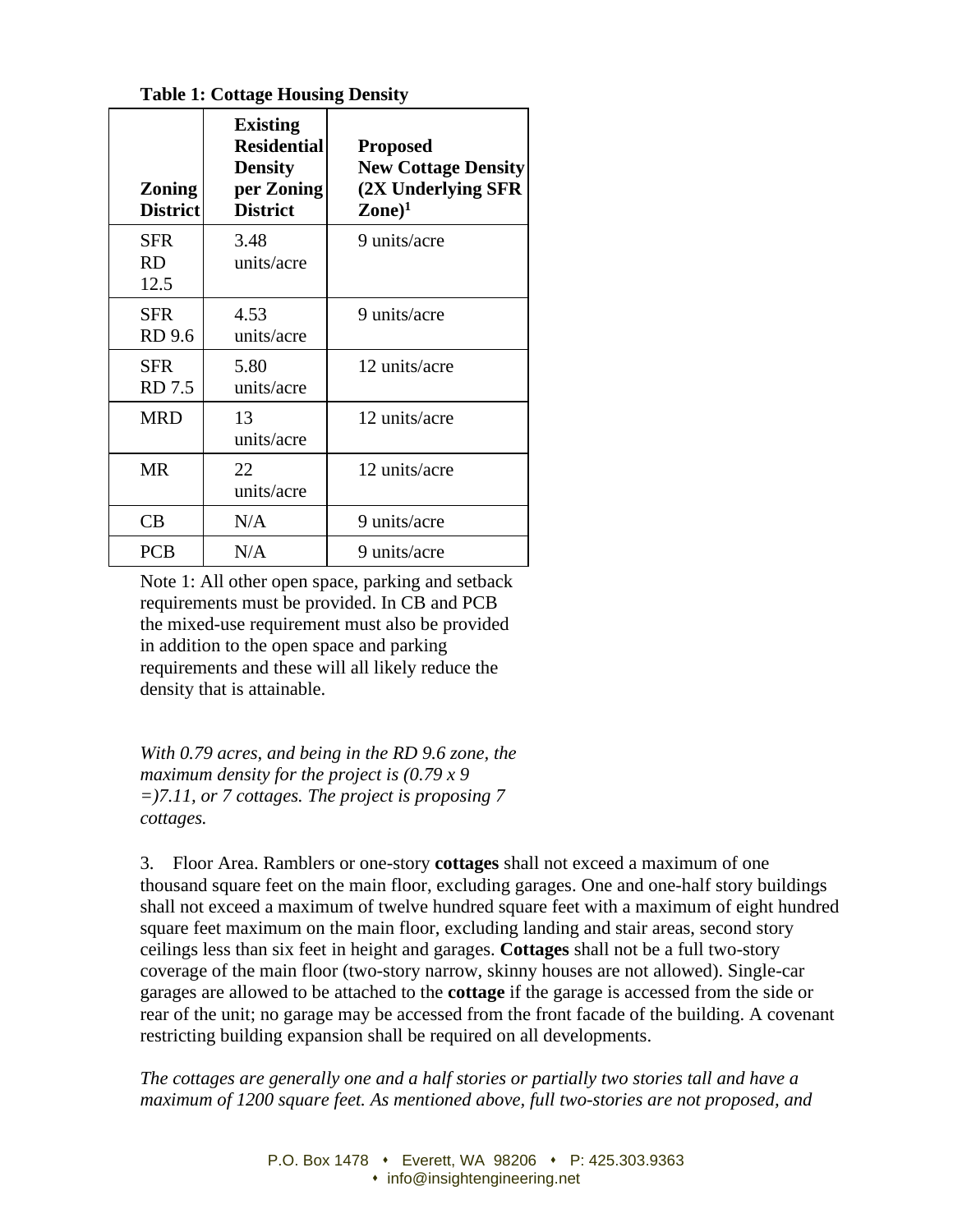*where two-stories are proposed, they are partial two-stories. Single car garages are attached to some of the cottages, but not all. Covenants restricting expansion will be attached at whichever phase of submittal they are requested.*

4. **Cottage** Development Cluster Size. A minimum of four units is allowed with a maximum of twelve units in a single cluster. Multiple clusters are allowed provided each housing cluster meets the common and private open space requirements and there are pathways connecting the common open spaces. The maximum number of **cottages** per development is eighteen **cottages**.

*There are 7 total cottages in this development with one clusters of units with 7 cottages.* 

5. Application of Critical Areas.

a. The critical area regulations contained in Chapter [17.52](https://www.codepublishing.com/WA/Mukilteo/#!/Mukilteo17/Mukilteo1752.html#17.52) apply to all **cottage** developments.

*As expanded upon in the attached critical area letter, there are no critical areas on site and there are no offsite buffers that come onto the property. Therefore, as there are no critical areas or buffers, the remainder of this section is not applicable, and has been skipped for brevity.* 

- 6. Common Open Space.
- a. Four hundred square feet of common open space is required per unit.

*As there are 7 units, there is a minimum of (7 x 400=) 2,800 square feet of common open space. 3,306 has been provided.* 

b. Fifty percent of units must have their main entry on the common open space.

*4 units(ie, 57.1% of units) have their main entries directly facing the common open space.* 

c. All units must be within eight feet of each common open space(s).

*All units presented are within 8 feet of the common open space.* 

d. Setbacks and private open space cannot be counted towards the common open space calculation.

*No setbacks or private open space is included in the calculation.*

e. One common open space must be located centrally to the project, with multiple clusters having multiple common spaces with pathways connecting the common open spaces.

*The common open space is centrally located between the units.* 

f. Community buildings or clubhouses can be counted towards the common open space calculation.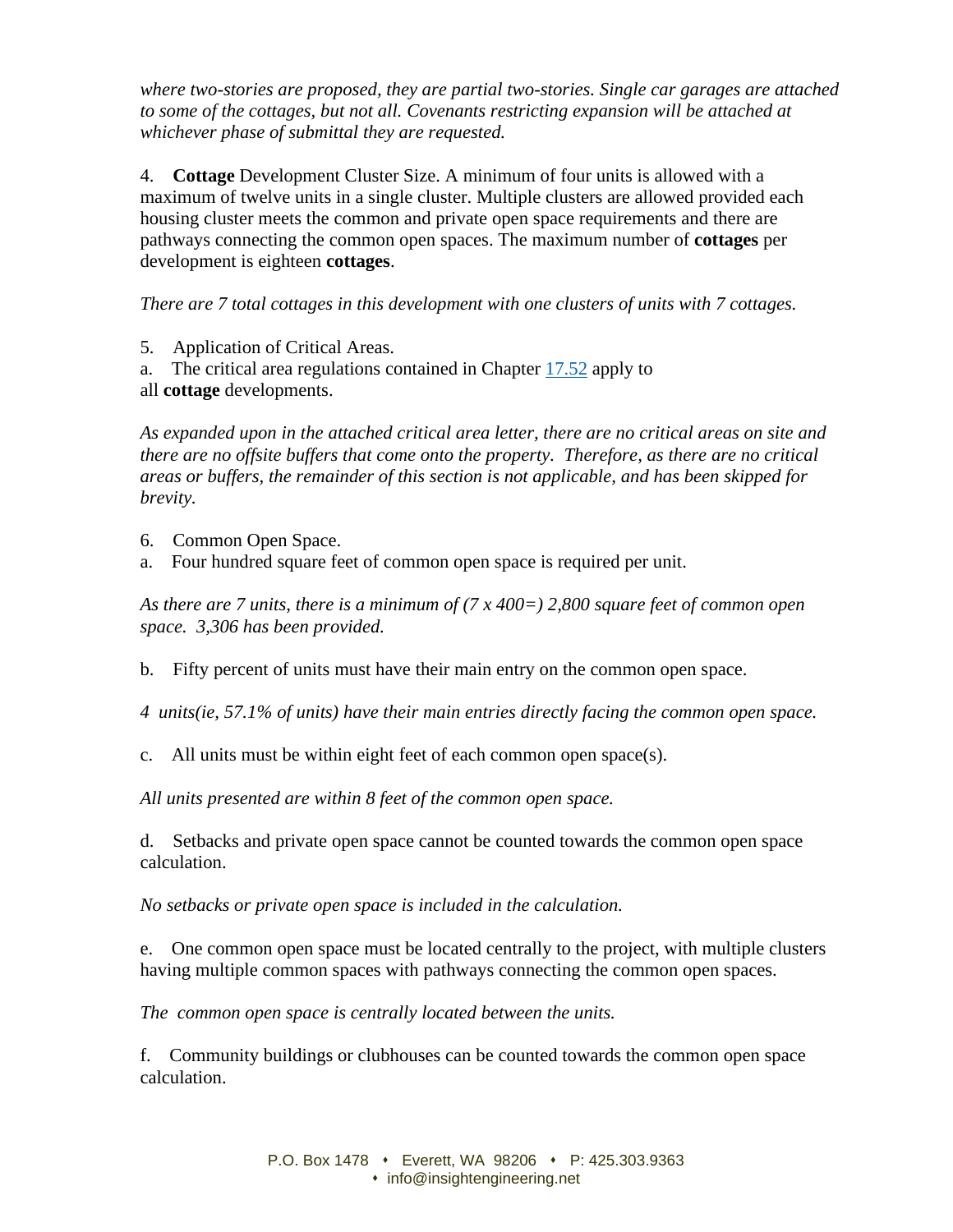#### *No community buildings or clubhouses are proposed.*

g. Passive trails within an NGPA are allowed and may count towards the common open space requirement.

### *There are no NGPA areas onsite, so this is not applicable.*

h. Common open space may be separated from the central common open space that is required for the clusters, but can only account for twenty-five percent of the requirement.

#### *There only one central common open space.*

i. **Cottages** must surround the common open space on a minimum of two sides of the green.

*Cottages surround the common open space on two sides..* 

j. Common open space shall be located outside of stormwater/detention ponds, wetlands, streams, lakes, and critical area buffers, and cannot be located on slopes greater than ten percent.

*The common open space depicted contains no stormwater/detention ponds, critical areas or buffers, or slopes of greater than ten percent.* 

k. The common open space area shall include usable public spaces such as lawn, gardens, patios, plazas or scenic viewing area. Common tables, chairs and benches are encouraged. An active recreation element may be included if the homeowners' association so chooses and it does not dominate the common open space. Where applicable, native vegetation and LID BMPs may be used in fifty percent of the passive open space area.

*The common open space consists primarily of lawn, and will have some tables, chairs, and benches. LID BMPs are not proposed for this project's open space.*

- 7. Private Open Space.
- a. Two hundred fifty square feet of private open space is required per unit.

*250 square feet or more per unit have been delineated on the site plan for each unit.*

b. The private open space must be a minimum of ten feet wide and adjacent to the front or side of the unit; side yard easements may be counted toward the private open space requirement. The main entrance of the house shall front on the private open space via either a front porch or to the side by using a wrapped porch. Porches with railings are preferred to create private space.

*Each private open space is at least 10 feet wide—these consist primarily of porches and yards.* 

c. The private open space, on either the front or side yard, must be oriented toward the common open space.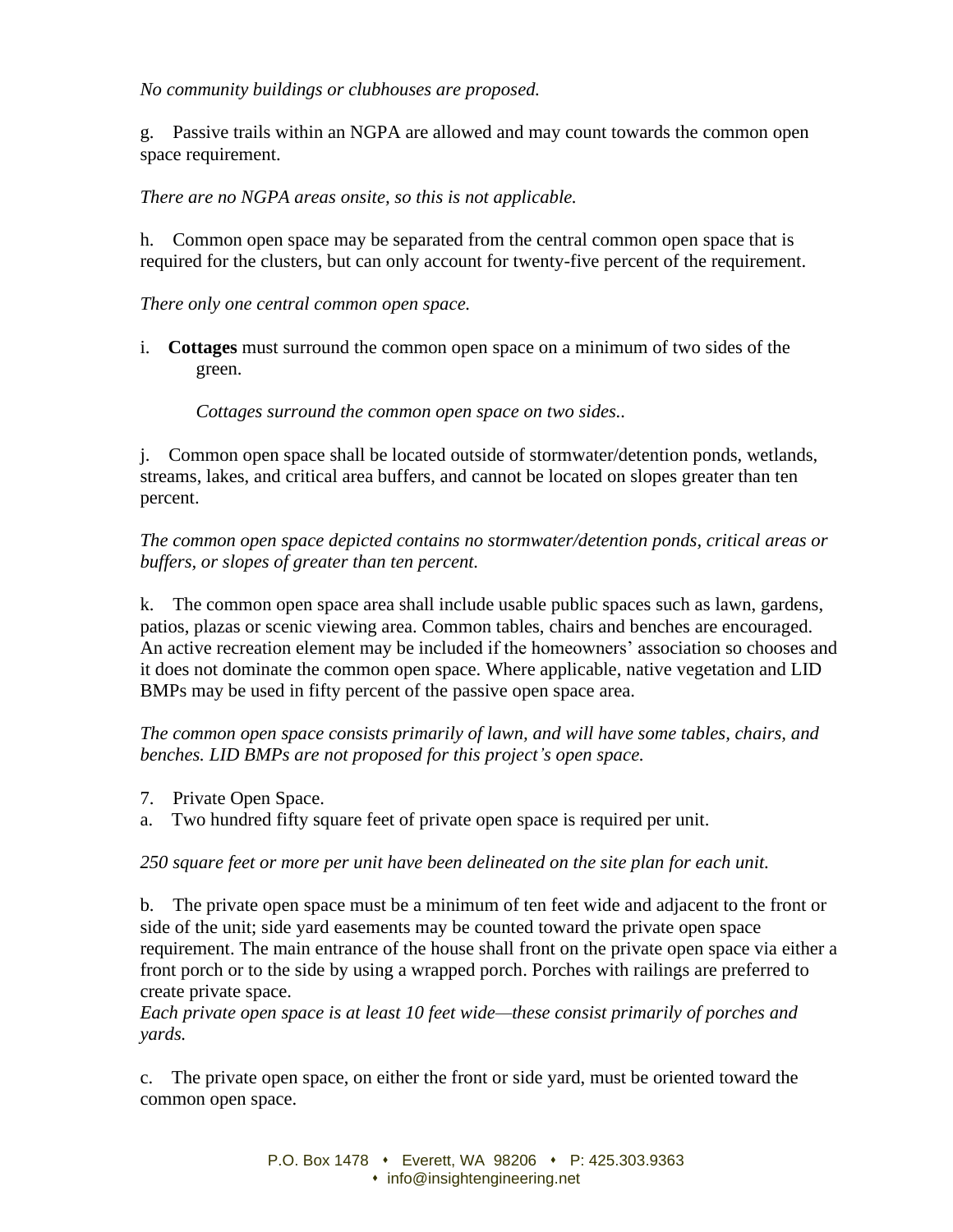*Each private open space is oriented to the common open space.*

d. A fence or hedge not to exceed three feet in height may separate the private open space from the common open space.

*No hedges or fences are currently proposed.*

8. Building Heights and Setbacks.

a. Setbacks from the external property lines of the original or perimeter of the parcel shall be as shown in Table 2.

| <b>Height or Number of</b><br>Stories (Story $=$<br><b>Minimum of Six Feet</b><br>in Height)                                                                                                   | <b>Setbacks</b><br><b>Adjacent to</b><br><b>Residential</b><br><b>Zones</b>                                                                                                                                                 | <b>Front Setbacks</b><br><b>Next to Public</b><br><b>Streets</b>                                                                      | <b>Setbacks Next to</b><br><b>Private Roads or</b><br><b>Commercial</b><br><b>Properties</b>                                                                                                                                    |
|------------------------------------------------------------------------------------------------------------------------------------------------------------------------------------------------|-----------------------------------------------------------------------------------------------------------------------------------------------------------------------------------------------------------------------------|---------------------------------------------------------------------------------------------------------------------------------------|---------------------------------------------------------------------------------------------------------------------------------------------------------------------------------------------------------------------------------|
| $<$ 18 feet/One-<br>story cottages<br>One-<br>story cottages cannot be<br>greater than 18 feet in<br>height                                                                                    | 10 feet when<br>there is no side<br>or rear access<br>15 feet<br>whenever there<br>is side or rear<br>access from the<br>structure or<br>there is a side<br>or rear patio or<br>deck adjacent to<br>parcel boundary<br>line | Regardless of<br>building height,<br>the front<br>setback shall<br>follow the<br>setback<br>requirements of<br>the underlying<br>zone | Setbacks from private<br>streets shall be 10 feet<br>Regardless of building<br>heights the setbacks<br>for cottage housing in<br>mixed-use zones follow<br>the setback<br>requirements of the<br>underlying (CB or PCB)<br>zone |
| $>18$ feet and $< 22$<br>feet/One-and-one-half<br>story cottages<br>Roof step-down means<br>the roofline breaks to<br>create a varied roofline<br>that is no greater than<br>18 feet in height | 15 feet with or<br>without rear<br>access and roof<br>step-down<br>Or<br>20 feet<br>whenever there<br>is no roof step-<br>down                                                                                              |                                                                                                                                       |                                                                                                                                                                                                                                 |
| $>$ 22 feet up to 25<br>feet/Partial two-<br>story <b>cottages</b> (less than<br>a full floor)                                                                                                 | 20 feet in all<br>zones except<br>the RD 12.5<br>25 feet in RD<br>12.5                                                                                                                                                      |                                                                                                                                       |                                                                                                                                                                                                                                 |

#### **Table 2: Setbacks for Cottage Housing**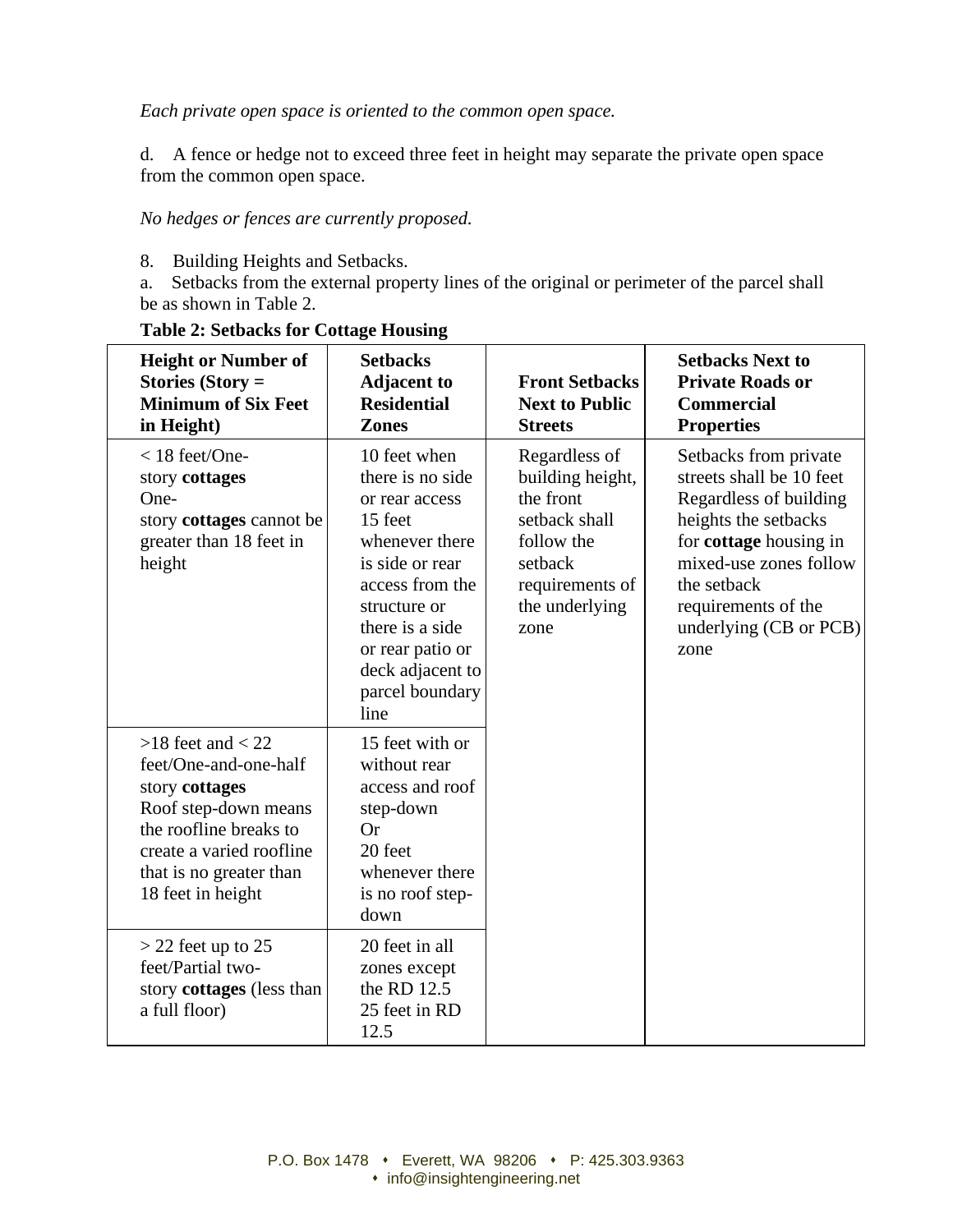*Approximately half the units are one and a half-stories, and half are partial two-stories. The one and a half-stories are 22 feet in height and have 15' setbacks, while partial two-stories are 24-25 feet in height and have 20' setbacks. Please see elevations and site plan.* 

b. All buildings shall be separated by at least eight feet. Minor architectural features may extend one foot into the separation distance as long as six feet of clearance between buildings is maintained for fire separation purposes.

*All buildings have a separation of at least 10 feet, with minor architectural features never being more than 6' apart.* 

c. The area under ceilings less than six feet in height is not included in the square footage calculation of the structure.

#### *This has been taken into account with the buildings.*

#### 9. Buffer and Perimeter Landscaping for Existing Adjacent

Development. **Cottage** development shall provide six feet of fencing and landscaping around the perimeter of the property, not including the NGPA areas. This perimeter landscaping is intended to soften the impact of infill development, to add visual interest, and to retain or help to improve the visual quality of the neighborhood. Perimeter landscaping shall provide a screen between uses, to safeguard privacy, to promote wise and efficient use of potable water resources, to protect water quality and aesthetics of streams and wetlands and the aesthetic assets of the neighborhood, and to reduce the impact of development on the environment. The intent is to serve as the general guidelines or the minimum standards in describing the extent of buffering and beautification desired. It is expected that good landscaping design principles will be applied at all times, including:

- Spacing for proper growth and root development:
- Wise and efficient use of water resources;
- Proper access for the fire department and visual patrol for the police department;
- Safety of pedestrian and vehicular traffic.
- a. A buffer of perimeter landscaping shall be provided to create visual relief, visual separation and site-obscuring screening between uses from the **cottage** development that is an infill project. Within the setback areas described above, singlestory **cottages** adjacent to residential properties shall be buffered by:

i. A six-foot sight-obscuring, decorative fence (no chain link fences) shall be provided. Adjoining, adjacent and connecting fences shall be considered and constructed of similar materials unless otherwise approved by the planning director.

ii. A minimum of a seven-foot-high landscaped screen composed of three landscape layers: (A) Evergreen trees planting in a double row layout designed to create a hedge/screen maturing at twenty feet within five years created by one tree per ten lineal feet of buffer with a maximum spacing of fifteen feet between trees with fifty percent of the trees being six to eight feet in height and fifty percent of the trees being eight to ten feet in height.

(B) Shrubs eighteen inches in height and circumference or multi-stemmed trees six feet in height, that are a mixture of species with the total quantity averaging five feet on center for the lineal portion of the buffer.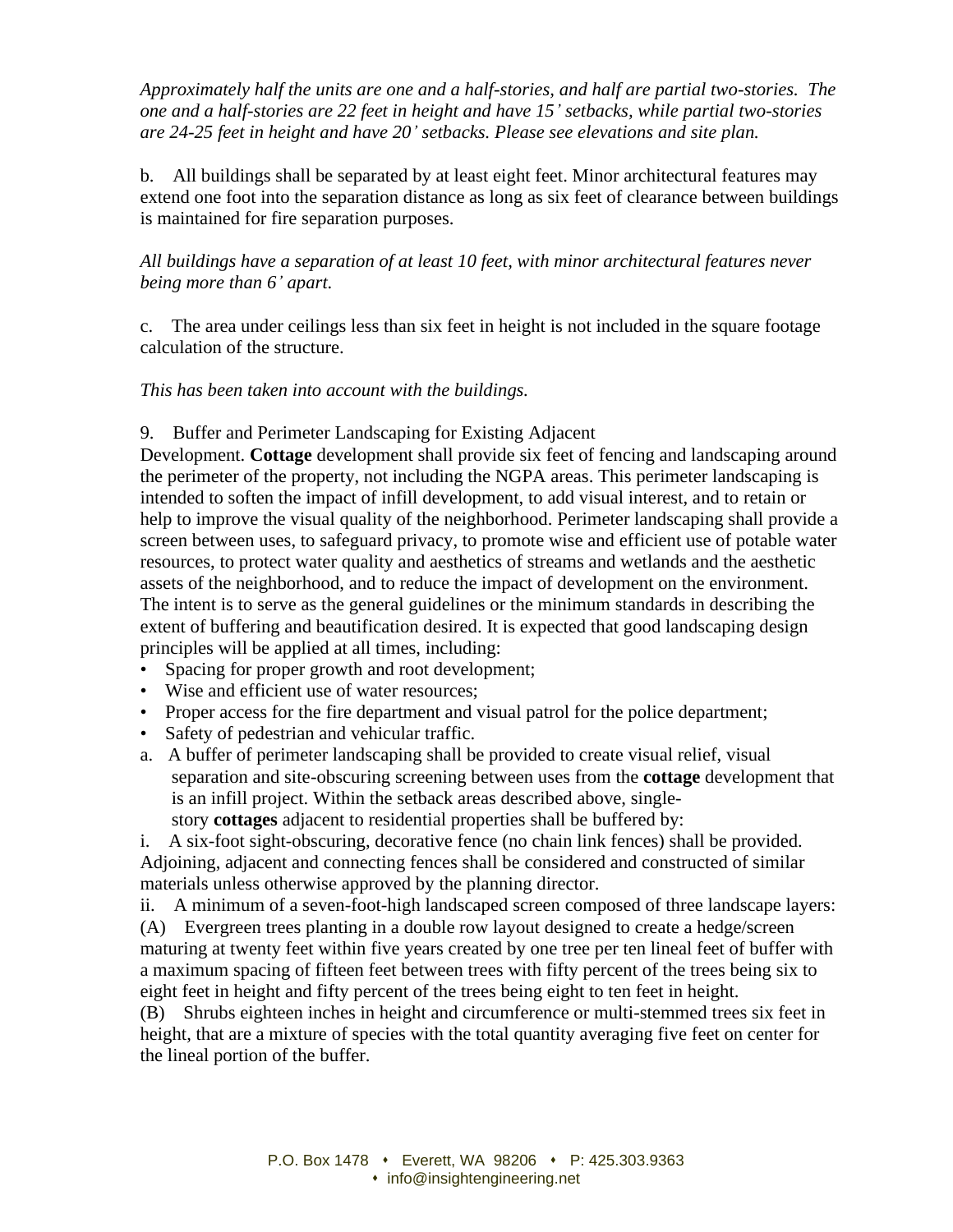(C) Ground cover of an evergreen variety of four-inch pots shall be planted to achieve ninety percent coverage within three years of the time of planting (eighty percent coverage at the time of the two-year landscape performance bond sign-off).

iii. Any landscape berming shall be coordinated with adjacent property owners to provide retaining walls as needed, to handle stormwater runoff so that it does not impact the adjacent property, and to provide consistency or benefit to the adjoining property owner increasing privacy from the new infill development.

iv. Native plant species are encouraged to be used if this better blends the new and existing development transition. Graduated buffers with high vegetation along the property line and lower-growing vegetation next to the units may be considered if full screening is provided within two growing seasons.

*Most of this is not applicable, as the cottages are greater than one story tall.* 

b. **Cottages** greater than one story shall provide a ten-foot densely planted vegetative screen (ten- to twelve-foot trees must be planted in the row adjacent to the fence) to buffer existing development and must follow the requirements in subsections  $(D)(9)(a)(ii)$ , (iii) and (iv) of this section.

*This has been provided in the form of a 10' landscape buffer with a six-foot fence around the development. For details on the screen itself, please see the landscape plan.* 

c. Natural vegetation may be allowed in place of fencing and screening if the project is adjacent to natural ravines or other features that provide an equivalent screening.

*Some existing onsite trees have been included in the screening of the project.*

d. Drought-tolerant plants and native species are encouraged to be used to promote water conservation and so plantings will flourish over the long term of the development.

*Comment noted; for full species lists, see landscape plan.*

e. Vegetation shall be maintained and replacement is required to maintain the perimeter buffer. Nonnative or noxious weeds shall be removed. Any tree cutting must be approved by the homeowners' association and coordinated and approved by the planning director.

*Comment noted. A note on this is in the attached draft CC&Rs.*

10. Landscaping Required for Parking Lots. The purpose of parking lot landscaping is to soften the visual appearance, screen views of parking lots, add shade, limit the amount of impervious surface and reinforce safe pedestrian access to buildings and connecting sidewalks.

a. Interior landscaping for parking lots is required if there are more than six stalls and must consist of the following:

i. One tree for every six parking stalls. Trees to consist of shade canopy deciduous trees a minimum of two-inch caliper.

ii. Three shrubs of eighteen-inch height shall be provided for every one hundred fifty square feet of parking islands and parking lot landscape areas.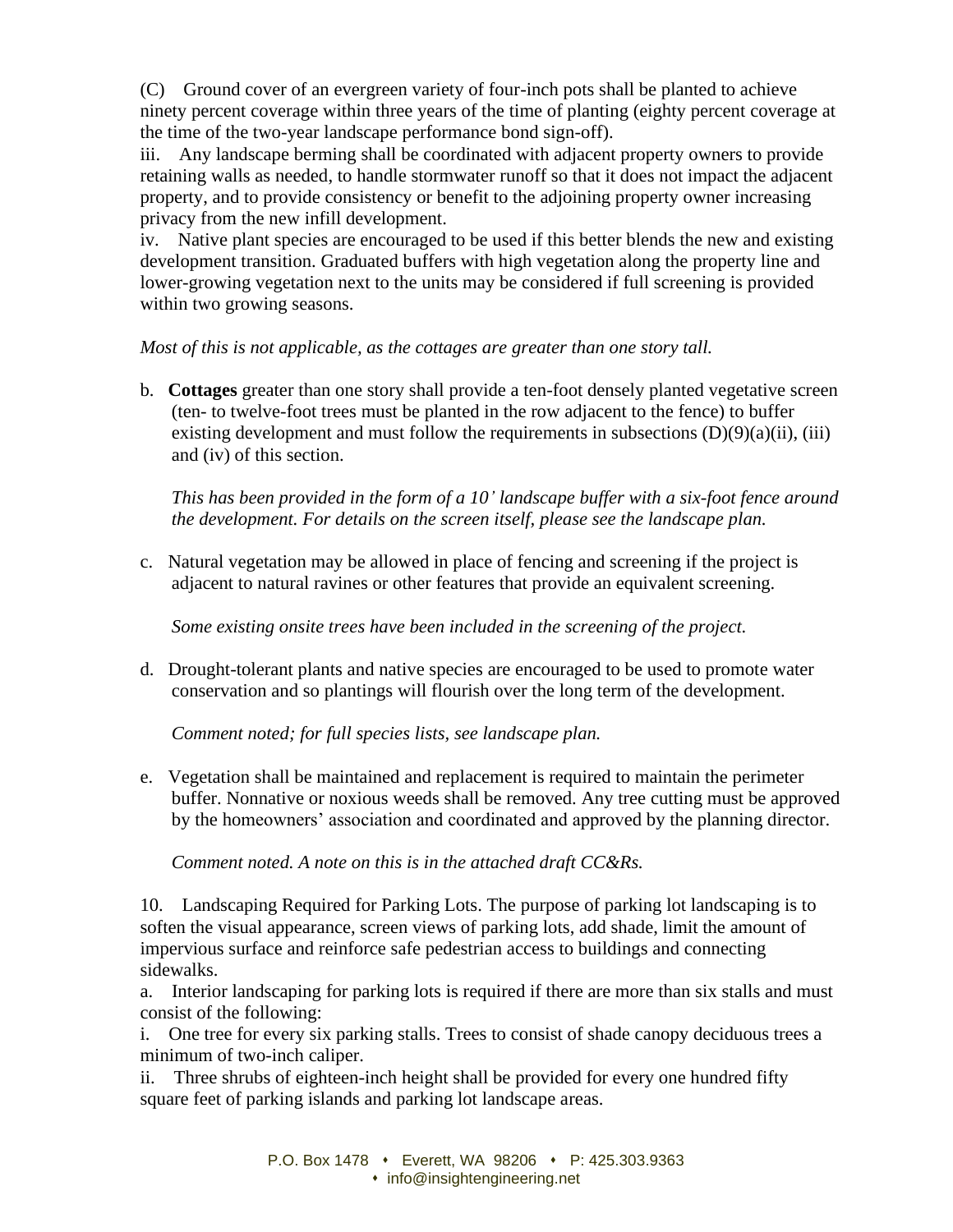iii. Evergreen ground cover using four-inch pots with twelve-inch spacing or one-gallon containers with eighteen-inch spacing.

iv. The total area of all interior landscaping shall be equal to or greater than ten percent of the parking lot area (including parking, maneuvering, loading and fire access areas).

# *These standards have generally been followed. For more detail, please see landscaping plan.*

11. Landscaping Requirements for Public Rights-of-Way and Parking Lots Adjacent to Streets. The streetscape and adjacent parking lots shall be landscaped using the following: a. Deciduous canopy trees of two and one-half inch caliper will be planted twenty feet on center to form a street tree configuration along the adjacent street and to provide separation between the parking lot and the street.

b. Parking lots adjacent to streets shall have evergreen shrubs of twenty-four-inch height planted in the form of a hedge to achieve a solid visual screen to the height of thirty-six inches within three years of planting. Plants shall be a minimum of twenty-four inches in height at the time of planting and planted no more than two feet on center.

c. Evergreen ground covers will be planted to achieve ninety percent coverage within three years from the time of planting.

# *These requirements have generally been followed. For more detail, please see landscaping plan.*

12. Lot Coverage. Buildings or structures may cover up to fifty percent of the lot. Up to sixty percent of the lot may be covered by impervious area.

*Given the site area of 34,208 square feet, the maximum building coverage is 17,104 square feet. In the attached site plan, 7,855 square feet of coverage by buildings and structures are provided. Similarly, the maximum impervious area is 20,525 sf. 36,580 sf of impervious surface have been shown on the site plan.* 

13. **Cottage** Structure—Attached Front Covered Porches.

a. Porches shall be a minimum of eighty square feet and a minimum of eight feet deep on the front of the building and six feet deep on a side where the porch wraps around the building. The square footage of the porch may be reduced to sixty square feet (six by ten feet deep) on units less than eight hundred total gross square feet.

b. Porches shall be oriented towards common open space or street and designed to provide a sense of privacy between units.

c. Secondary entrances facing the street and sidewalk are required to have a minimum fiveby-five-foot porch.

*The porches provided on the cottages generally conform to the above standards. For more information, please see the elevations and floor plans.* 

# 14. Building Height.

a. Building height shall be as shown in Table 2: Setbacks for **Cottage** Housing. To provide variability in design a minimum of two **cottage** heights are required within a project cluster and only one out of every three **cottages** may be built up to the twenty-five-foot height limit. The **cottages** with the twenty-five-foot height shall also be set back as provided in Table 2 to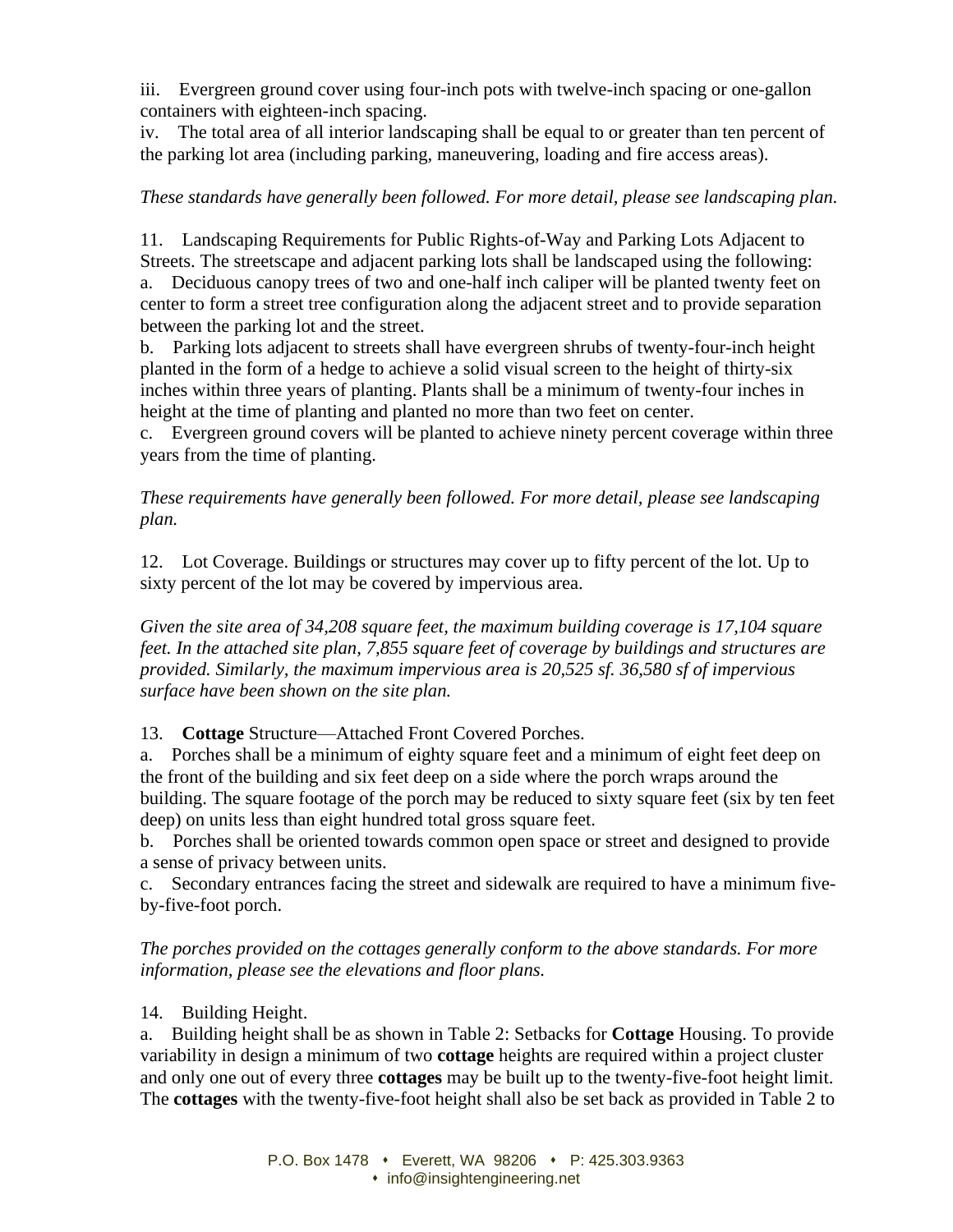provide a staggered view from adjacent properties—taller buildings farther away from existing single-family residential buildings.

*Two different cottage heights are provided, 22', and 25'. There are only 2 cottages that reach 25' tall, meeting the one in three stipulation. For more information, please see the elevations.* 

b. Pitched roofs are required (6:12 and/or 4:12 with dormers). No flat roofs are allowed. The planning director may approve other roof pitches and pitches for nooks or architectural features such as bay windows.

#### *No flat roofs have been proposed. 4:12 is the minimum roof pitch seen, with most main pitches being more than that. For more information, please see elevations.*

15. Building Design Standards—Including Garages/Parking Structures. The purpose of design standards is to: encourage variety and visual interest in new residential development in a manner that is compatible with the neighborhood character; ensure the scale of the **cottages** is proportional to their lot and parcel size; provide landscaping between new and existing development to buffer and provide a transition, to enhance the building and site appearance, and to maintain the quality of the neighborhood.

a. Design Standards Approval. The planning director shall decide compliance with the site design, architectural, site and landscape standards before the hearing examiner holds a public hearing and after a required neighborhood meeting is held to review and comment on the project. **Cottage** designs such as in Attachment A at the end of this section are encouraged. b. **Cottage** Character and Site Layout Compatibility. The **cottages** and site design shall provide variety and visual interest as well as working with the land to provide compatibility with the character of the land and the surrounding neighborhood. Site design shall take into consideration where existing significant trees are, where existing neighboring homes are located, and shall leave critical areas undisturbed. **Cottage** developments may not be built on slopes of thirty percent or greater nor are they eligible for transfer of density credits. Wetlands, streams, and their buffers shall be placed into a designated NGPA and the density for the remainder of the site shall be based on Table 1 in subsection (D)(2) of this section. c. Infill Site Requirements. Window orientation shall avoid creating privacy issues especially for existing adjacent homes and within the **cottage** development. A site analysis and inclusion of adjacent neighbor home location, building height and windows and views must be provided as part of the site analysis and be used in carefully siting new structures in the **cottage** development. Modulation of the building height should be used to decrease the impact of new development on adjoining existing homes. Stepped-roof building designs are an example of this strategy.

d. Pedestrian Connection. Provide pedestrian connections internally and externally both for safety and convenience and to promote neighborhood pedestrian activity and transit use. e. Incorporating New Development Techniques and Technology. Utilize new development techniques to reduce impervious surface, by using low-impact development techniques and new technologies as well as recycled materials wherever possible.

f. Building Character Proportionality and Massing. Size and height reductions of **cottage** housing, design techniques and perimeter buffer landscaping shall be used to promote compatibility with the surrounding neighborhood and proportionality and massing of new **cottage** development adjacent to existing single-family neighborhoods.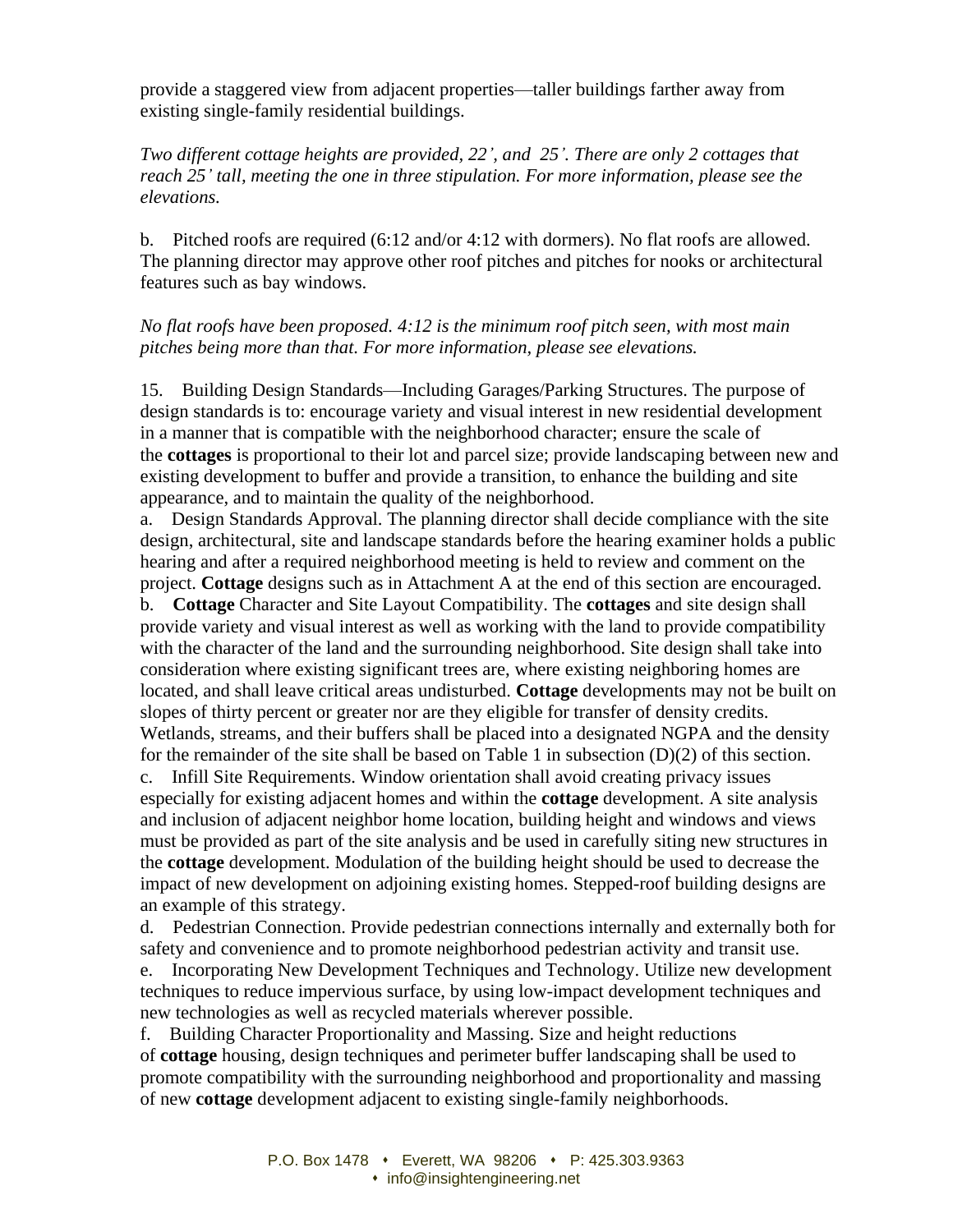g. Variety in Buildings and Visual Interest with Consistency in Architectural Style. The building designs and layout shall prevent the repetitive use of the same combination of building features, building layout and site design elements within any **cottage** development, clusters and adjacent dwellings.

i. Varied and Interesting Rooflines. Varied and interesting rooflines must be provided which include use of varied pitched roof styles, gables, or dormers. Roof breaks or stepdowns are encouraged and can be used to reduce required setbacks adjacent to parcel boundaries.

ii. Separation of Identical Buildings and Elevations. Units of identical elevation types must be separated by at least two different elevations. This will result in at least three different building elevation plans per cluster. No two adjacent structures shall be built with the same building size or orientation (reverse elevations do not count as a different building elevation), facade materials or colors.

iii. Different Roof, Window Design and Entries. Provide differing roof forms, gables or dormers. Roof overhangs a minimum of six inches are required. Different window design, entry treatments and base treatments shall be utilized to help achieve variety.

iv. Corner Lot **Cottages**. **Cottages** on corner lots shall be architecturally designed to provide modulation and detail on both frontages. Examples of modulation include use of bay windows, wrapped porches, and dormers.

v. Open and Closed **Cottages** along Private Side Yards. Private side yards are an important element in **cottage** development. The side yard is typically designated to a particular **cottage** (like zero lot line homes) and this **cottage** should be open to the side yard using doors, windows or a wrapped porch. The adjacent **cottage** should have a closed side and window placement is an essential part of the design to achieve this relationship.

h. Variety in Building Design. Provide variety and visual interest by using a combination of building elements, features and treatments in **cottages** as well as garages. Structures must include building articulation, change in materials or textures, windows, or other architectural features as shown on Attachment A, **Cottage** Design Guidelines, at the end of this section. A minimum of at least one side articulation or roof break shall occur for side elevations facing public streets or common open spaces or walkways to the common open spaces. No blank walls are allowed. The following building elements, features, and treatments that provide variety and visual interest shall be used in combination to create variety in building design, but are not limited to:

i. Variation in building type and size.

ii. Variation in layout and orientation.

iii. Variation in building materials, mixture and texture.

(A) Vertical Changes. Changes in materials in a vertical wall shall occur at an internal corner or a logical transition such as aligning with a window edge or chimney.

(B) Horizontal Changes. Transition in materials on a wall surface, such as shingle or lap siding, shall be required to have a material separation, such as a trim band board.

(C) Acceptable Exterior Wall Material. Wood, cement fiberboard, stucco, standard sized brick and stone may be used. Simulated stone, wood, stone or brick may be used to detail homes.

(D) Trim. Trim may be wood, cement fiberboard, stucco, or stone materials. Trim is required around all doors and windows. The trim must be three and one-half inches minimum and be used on all elevations.

iv. Building modulation.

v. Building intervals and articulation.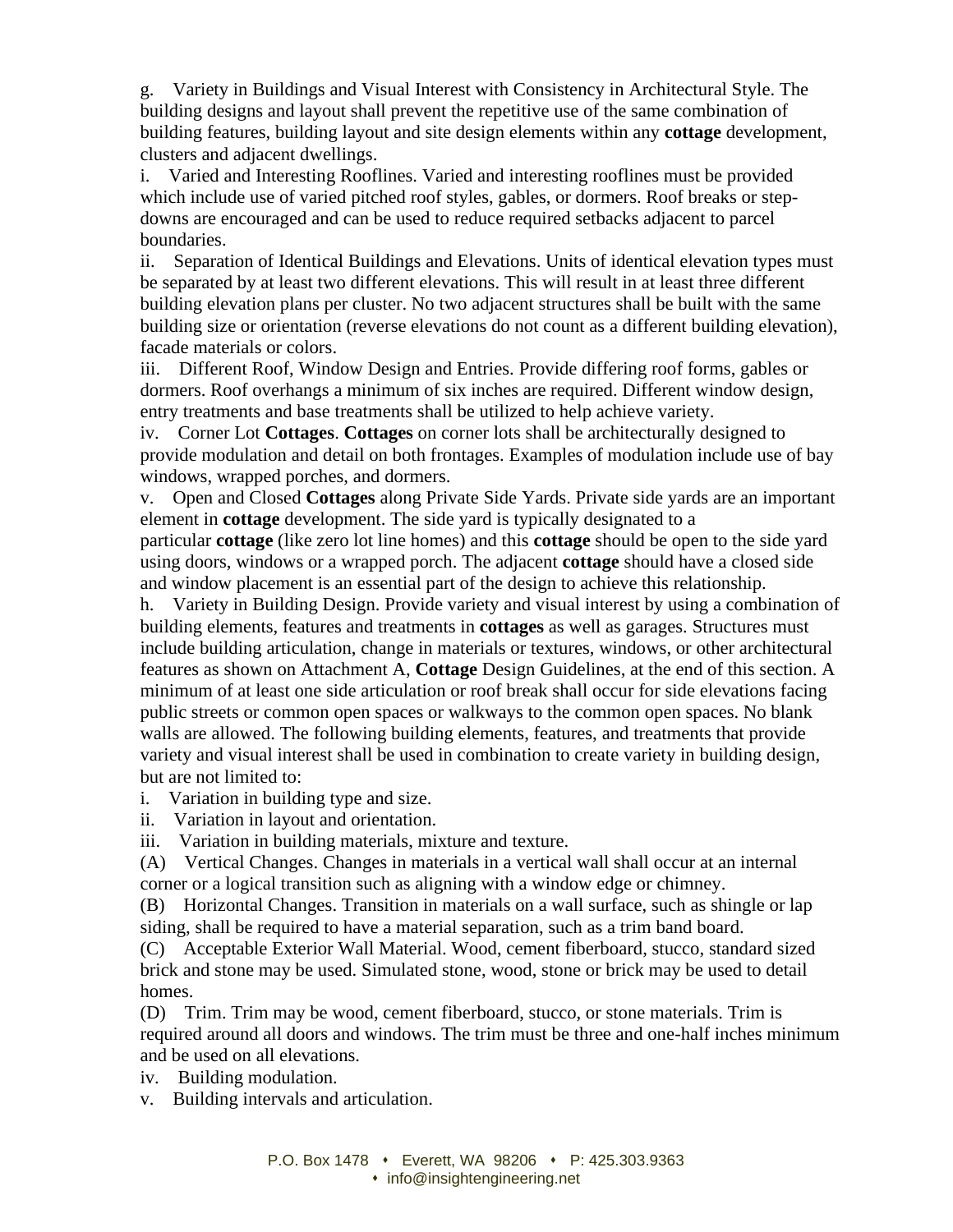- vi. Varying roof shapes, pitches and gables.
- vii. Varied roof heights and roof breaks or roof extensions.
- viii. Dormers.
- ix. Window trim and mullions.
- x. Bay windows or bump outs.
- xi. Entry enhancement.
- xii. Porches and patios. (Porches with railings preferred.)
- xiii. Use of varied siding, trim and base colors.
- xiv. At a minimum use bottom and top material treatment and if recommended use tripartite architecture.
- xv. Chimney or tower.
- xvi. Trellis.
- xvii. Belly bands, brackets/braces.

xviii. Other building elements and the combined use of the above shall be approved by the planning director.

*The cottages generally conform to all of the above standards. For details, please see the elevations and floor plans.* 

16. Trash and Recycling Container Enclosure and Landscape Screening. All dumpster containers, individual refuse containers, and trash compactors shall be enclosed per the following standards:

a. All loading, trash, recycling and storage areas shall be located so they are not visible from streets and will be concealed.

b. An architectural screen shall surround all sides except the access entry. Building walls of adjacent structures may be used to partially satisfy this requirement. Screen walls shall be a solid visual screen constructed out of metal, concrete, and/or masonry units; or other materials similar to the **cottages** and garage structures. Required gates and trellises, and other architectural screening elements, shall be designed so that they complement the surrounding buildings unless there is some overriding fire access issue.

c. A concrete slab shall be installed as the base material within the enclosure.

*No Trash or Recycling enclosure is proposed; the cottages will use individual can pickup.* 

17. Community Buildings. Commonly owned building(s) are allowed but not required and they must be incidental in use and size to the rest of the development.

*No community buildings have been included as a part of this proposal.*

18. Homeowners' Association. A homeowners' association and covenants are required for the maintenance of the common areas and buildings.

*Draft CC&Rs have been included with this proposal.*

19. Accessory Dwelling Units. Accessory dwelling units and/or extended-family dwelling units are not allowed in **cottage** housing developments.

*Comment noted; none are proposed.*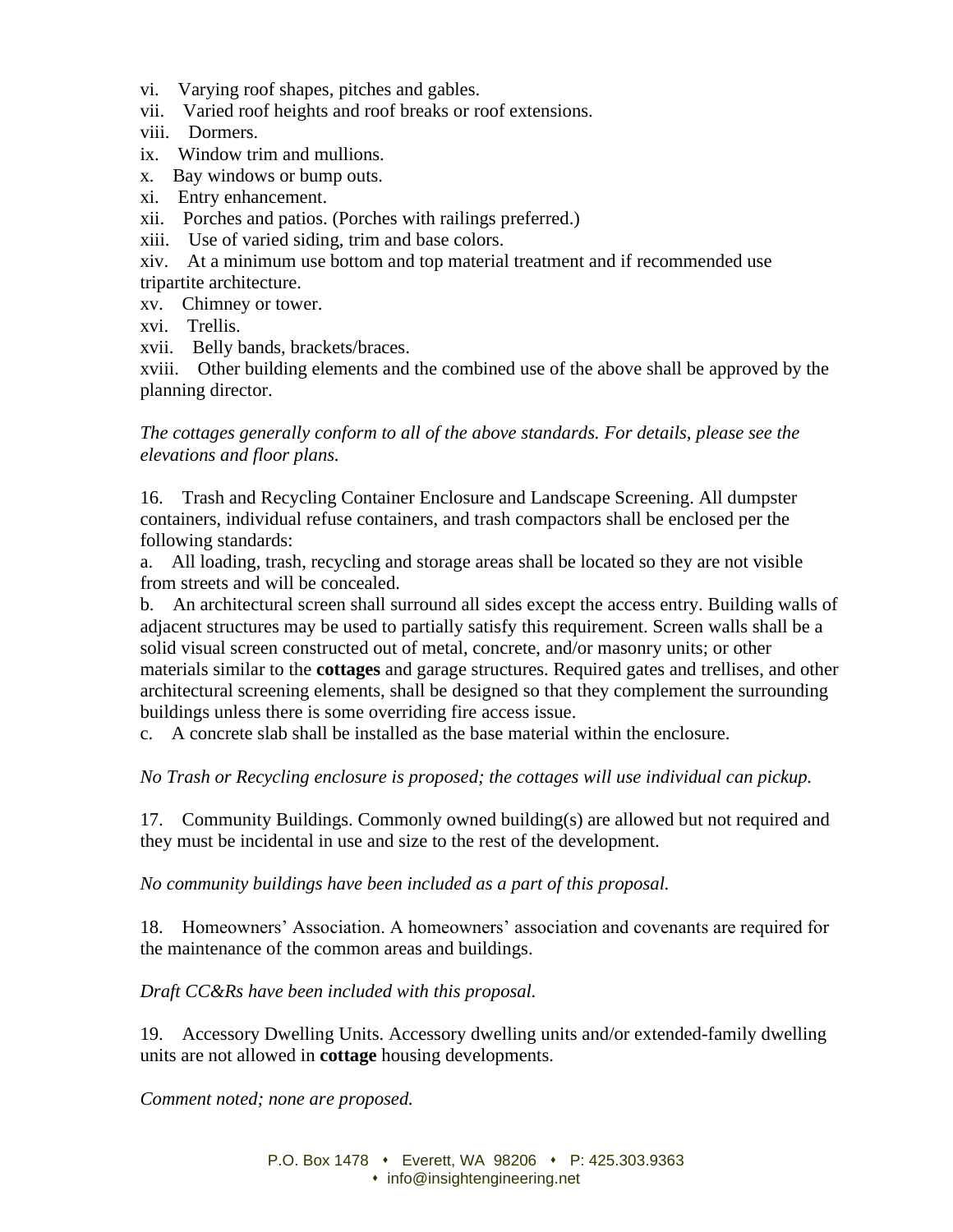- 20. Parking Stalls and Garages. Parking shall be provided as follows:
- a. Two stalls per unit.
- b. One-half stall per unit for guest parking.

*Overall, this creates a parking minimum of 2.5 stalls per unit total. This means that the minimum total amount of parking is (2.5 x 7 =) 17.5 spaces. 18 spaces are provided, meaning that the parking minimums are met.* 

21. Parking Lots and Stand-Alone Parking Structures.

a. At least one parking stall per unit must be within an enclosed parking structure or garage. Carports are not considered an enclosed structure. Garage doors shall feature windows, recesses, or moldings to help blend the doors with the character of the house. Garages facing the sidewalk and public street shall have features that add interest to any blank walls.

*Per this, at least 7 stalls must be in enclosed structures or garages. 7 spaces are enclosed in garages or enclosed structures. There are no garage doors facing the public street or sidewalk. For more details on the structures and garages, please see the elevations.* 

b. Stalls and garages must be screened from public streets or abutting residential properties.

*This has been done. Please see attached landscaping plan.*

- c. Parking lots and structures shall be located in the following preferential order:
- i. To the rear of the units accessed off an alley;
- ii. To the side of the units accessed by a private driveway; or
- ii. The garage, landscaping, and/or fencing shall screen parking next to a side street.

*As an alley is not proposed, but a private driveway, number 2 is generally the path shown in the site plan.*

d. Parking lots and garages must meet the front yard setback requirements of the underlying zone where they are adjacent to a public road or ten feet from a private road, or the setback requirements as listed in subsection (D)(8) of this section, Building Heights and Setbacks.

*The parking lots shown are at least 10 feet from all private roads, and follow the setback requirements from the public road (25').* 

f. The parking areas must be clustered and separated from the common area by landscaping or an architectural screen.

*The parking areas are clustered. For details, please see the landscaping plans.* 

f. The parking area should not be the major view from the public right-of-way or street. Landscaping and/or **cottage** unit or the common area should provide the view into the **cottage** development, unless there are fire code restrictions that make this unachievable.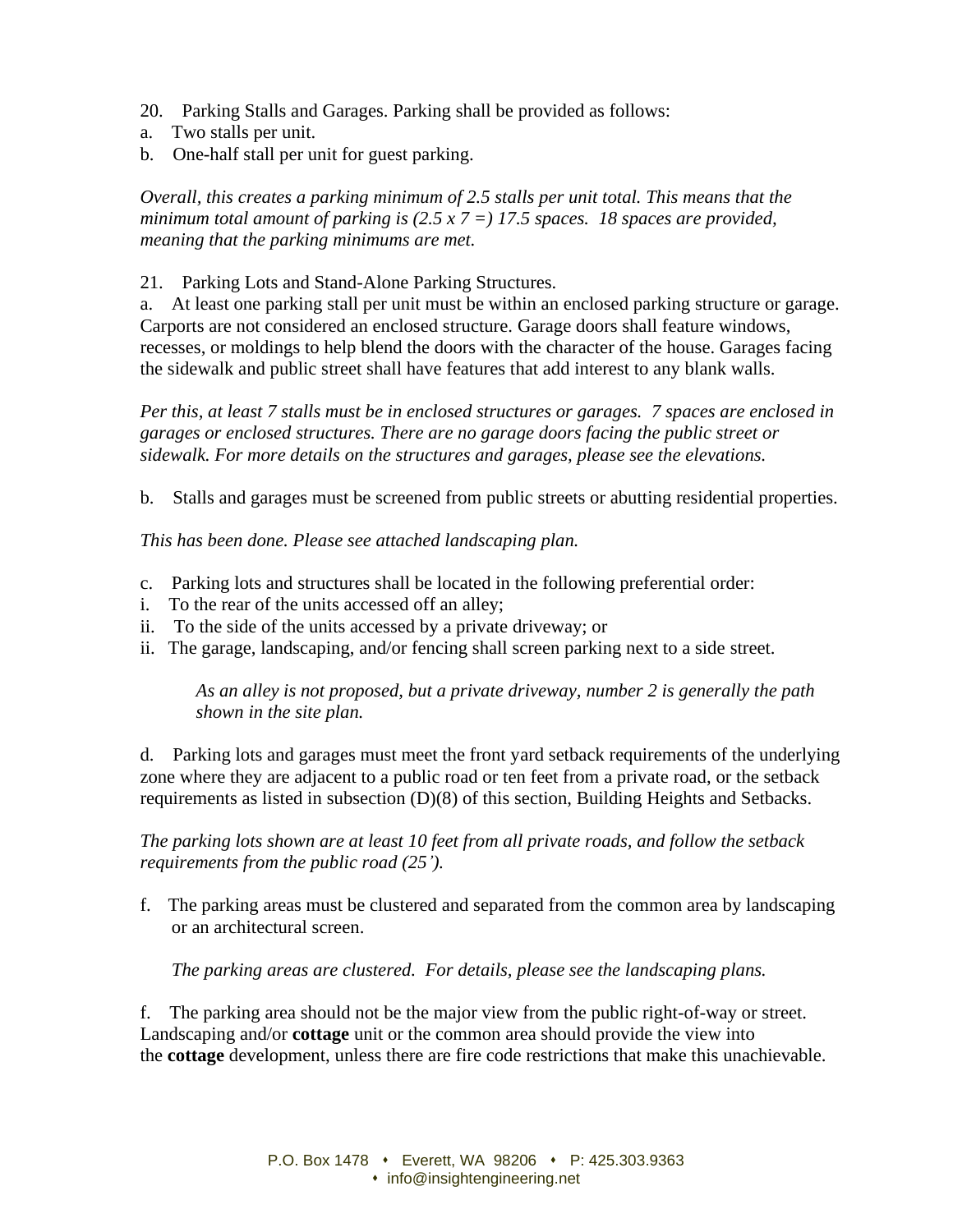*The parking area is not the major view from the public right of way or street, but rather, the central open space and the west side of the cluster of units. .* 

g. All garages shall be located in an area to minimize the presence of the automobile.

*The garages are located in a cluster both away from the main open space clusters and away from the road. The location on the site plan is the least impactful location possible.* 

h. All garages shall follow an architectural style similar to the **cottages**.

*All garages proposed are either a part of the cottages or are in a style similar to the cottages. For more details, please see elevations.* 

i. Garage rear and side elevations facing the public street or adjacent existing development shall have architectural details to minimize the impact of the facade.

*No garages provided face a public street. The ones that do face adjacent existing development have details that break up and minimize the impact of the façade. For more detail, please see elevations.* 

j. Garage massing should be broken up wherever possible by using topographic differences, using roof breaks or step-downs, or creating smaller combined garage increments. A sixsingle-vehicle-stall garage is the maximum number allowed in any garage building. Four garage units or less is the preferred design. The planning director may approve other methods to meet the intent of this section.

*This has been provided with all garages. The maximum number of stalls in a garage building is 2. For more details, please see elevations.* 

22. Internal Development Access.

a. Internal access to the development shall be treated like a private driveway system or woofner. The development must meet the requirements of the fire department for access and safety. At a minimum the access way shall consist of a thirty-foot-wide driveway accessing onto a public street. A five-foot-wide pedestrian sidewalk must connect the public sidewalk system to the common open space and a five-foot landscape strip shall be provided between the driveway and the sidewalk. Other configurations can be approved by the public works director. The sight distance must comply with the requirements of Section [17.20.060.](https://www.codepublishing.com/WA/Mukilteo/#!/Mukilteo17/Mukilteo1720.html#17.20.060)

*The road access is 20-feet wide, with a driveway branching out to 25 feet wide at the entrance. The 5-foot pedestrian sidewalk system has been refocused onto the system provided within and between the open spaces as opposed to beside the drive aisle. Those sidewalks have been provided between the public sidewalk and the open spaces, as well as between the driveway parking and the units. Landscaping is present throughout. The attached access layout was shown at the initial pre-app on June 21, 2021 and was not commented upon.*